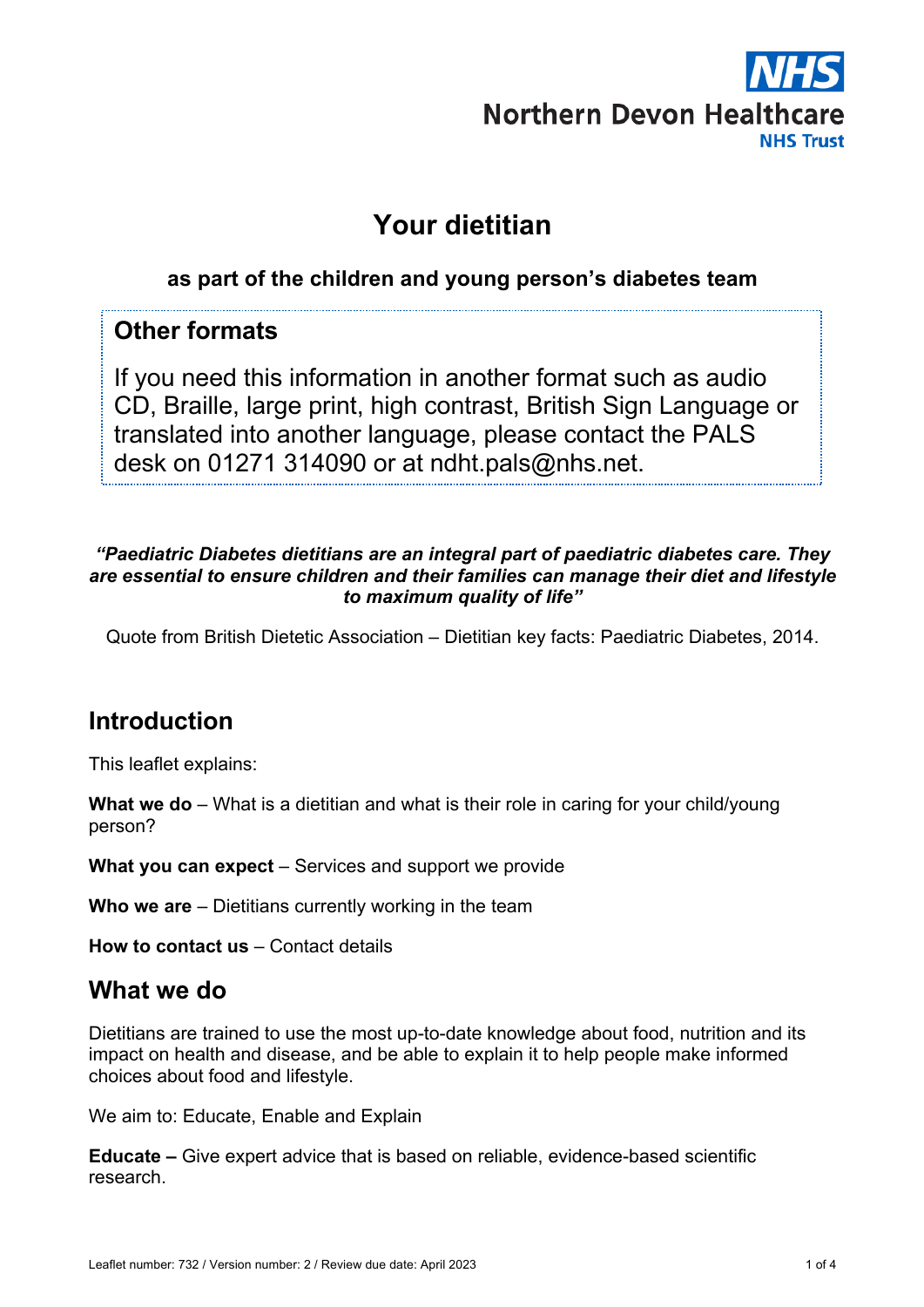**Enable –** Any advice or information given will be practical and individualised, tailored to your child/young person and to your family.

**Explain –** Be approachable and supportive in answering any questions or queries that you have about food, diet, nutrition and health.

## **What can you expect**

#### **The opportunity to see a dietitian regularly who can discuss and explain how food and eating patterns impact on your diabetes management and health.**

At your child's/young person's annual diabetes review we will ask if you would like a separate appointment with a dietitian. It is a national standard that each family is offered at least one additional appointment per year with a paediatric dietitian. The purpose of this separate appointment is to ensure that:

- 1) you and your child (dependant on their age) are aware of carbohydrate counting and have the necessary skills and confidence to accurately work out the carbohydrate content in foods you regularly eat, including in different situations such as school and eating out
- 2) your child is eating a nutritionally balanced diet which provides all the essential nutrients that will enable them to grow and develop optimally, and be able to achieve a weight that is in a healthy range
- 3) discuss any concerns or questions you may have about food and health
- 4) update you on any recent recommendations regarding nutrition, food, and diabetes about which you need to be aware
- 5) discuss any specific issues such as fussy eating, healthy eating, weight management, food allergies or intolerance.
- 6) You partake in exercise and have an understanding of how to manage your diabetes around activity.

The separate appointment can be arranged to be as convenient as possible for you and could be after your main diabetes appointment, or at a separate time. We may be able to visit you at home if time permits. Please do tell us which option would best suit you.

## **Practical carbohydrate counting refresher courses**

These will usually be offered in school holidays at North Devon District Hospital and families will be contacted by email regarding upcoming dates.

These sessions are for two and a half hours and are practical and interactive. They can be useful if a family wants the opportunity to refresh their skills and knowledge, or if a child/young person wants to learn how to do carbohydrate counting themselves; for example if they are about to transfer to secondary school or further education and want to be more independent.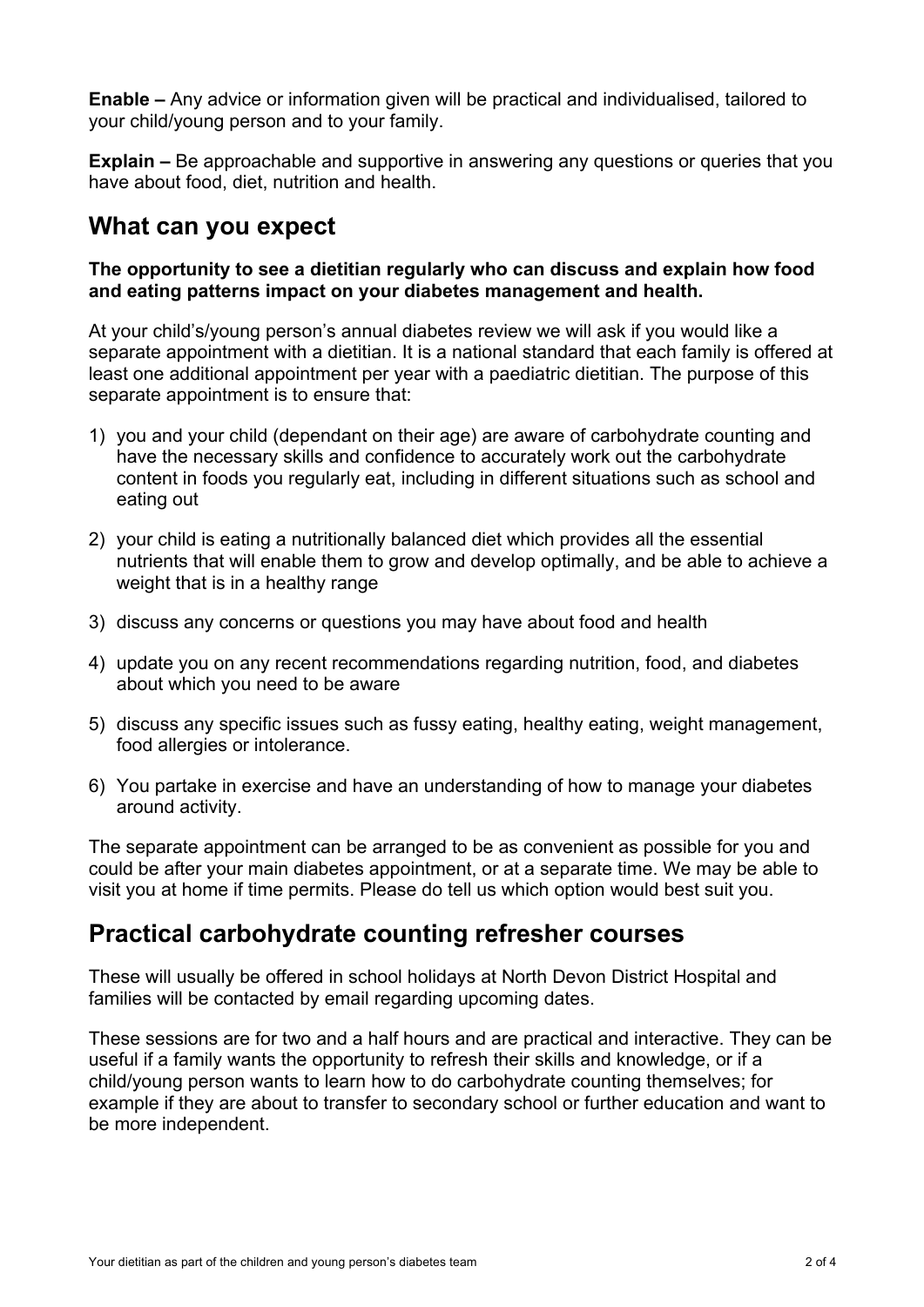## **Who's who**

#### **The dietitian for the diabetes service is Jennifer Calvert.**

The dietitian will have met you when your child/young person was first diagnosed with diabetes (if you were living in North Devon at the time). We will have spent time with you on the ward or at home explaining about carbohydrate counting, how different carbohydrates behave, and helping to manage your child's diabetes and diet at home, nursery or school.

You can telephone us during office hours Monday- Friday at the number below if you have any questions or queries at any time, or if you would like to spend more time with a dietitian. We are always happy to help!

### **How to contact us**

Phone 01271 322306 for the dietitian's secretary from 8.30am to 4pm Monday – Friday. There is an answerphone on this number and you can leave a message if you wish.

Email: ndht.dietetics@nhs.net

### **Additional resources**

#### **Websites and apps**

Diabetes UK has useful online tools to help with carb counting. www.diabetes.org.uk/Guide-to-diabetes/RecipesCarbs and Cals' book and apps by Cheyette and Baliola. www.carbsandcals.com

#### **Book**

'Carb Counter: A clear guide to carbs in everyday foods' – Collins Gem, Harper Collins.

#### **PALS**

The Patient Advice and Liaison Service (PALS) ensures that the NHS listens to patients, relatives, carers and friends, answers questions and resolves concerns as quickly as possible. If you have a query or concern call 01271 314090 or email ndht.pals@nhs.net. You can also visit the PALS and Information Centre in person at North Devon District Hospital, Barnstaple.

#### **Have your say**

Northern Devon Healthcare NHS Trust aims to provide high quality services. However, please tell us when something could be improved. If you have a comment or compliment about a service or treatment, please raise your comments with a member of staff or the PALS team in the first instance.

'Care Opinion' comments forms are on all wards or online at www.careopinion.org.uk.